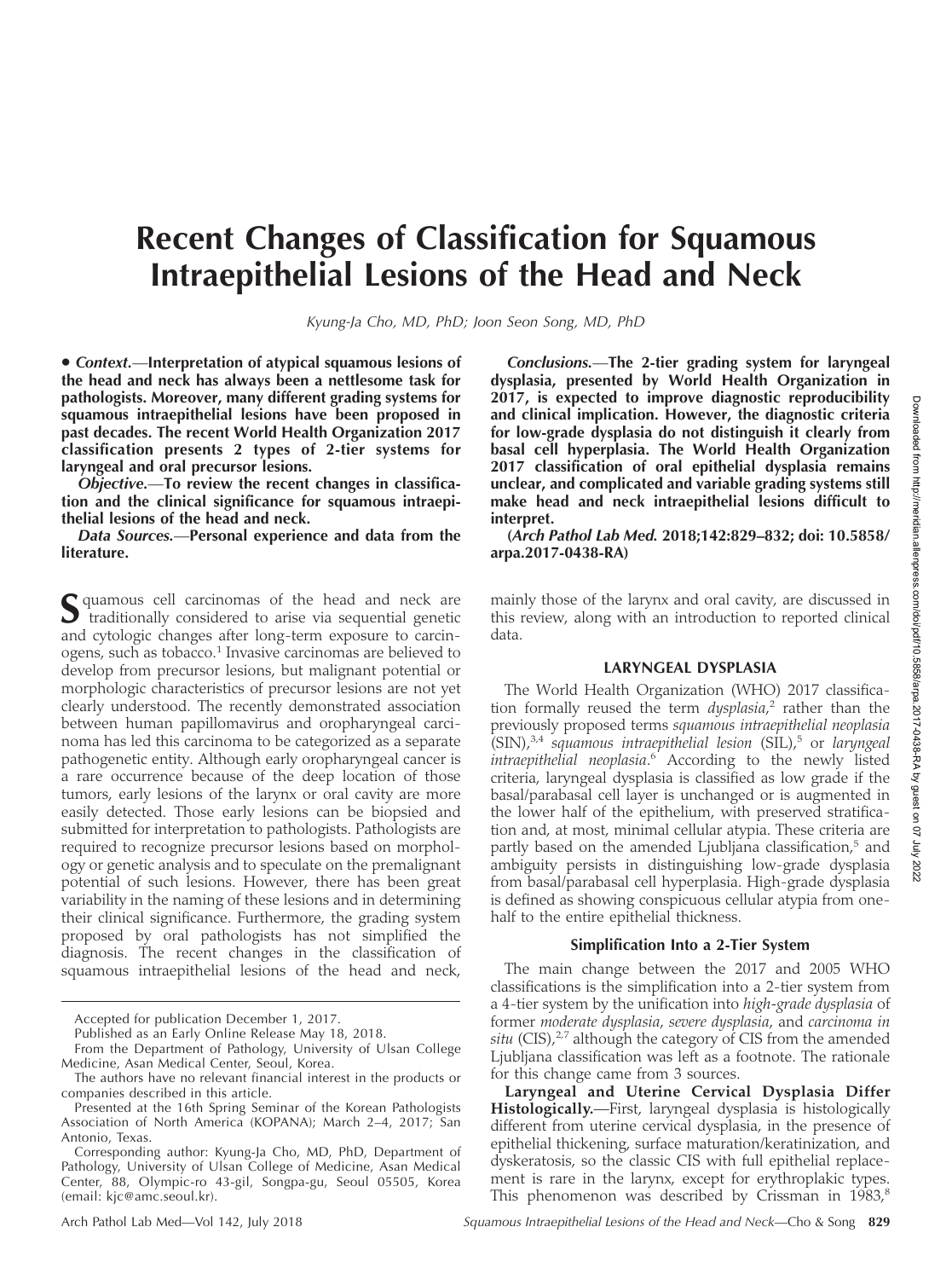Downloaded from http://meridian.allenpress.com/doi/pdf/10.5858/arpa.2017-0438-RA by guest on 07 July 2022Downloaded from http://meridian.allenpress.com/doi/pdf/10.5858/arpa.2017-0438-RA by guest on 07 July 2022

Crissman et al in 1988, $9$  and Crissman and Zarbo in 1989.<sup>10</sup> The study in 1989 demonstrated that severe keratinizing dysplasia had a greater frequency of progression to squamous cell carcinoma than full-thickness CIS had and recommended combining the 2 lesions into SIN grade III.<sup>10</sup> The same group further modified the 3-tier system into a 2 tier system, namely SIN I (low grade) and SIN II (high grade), as published in book chapters.3,4

High Levels of Interobserver Variability.—Second, interobserver variability of the previous 4- or 3-tier classifications proved high in many studies, with concordance rates of  $13\%$  to  $60\%$ .<sup>11-14</sup> When 3 pathologists compared various combinations of WHO, SIN, and SIL classifications for 110 laryngeal premalignant lesions, the concordance rates were similar among the 3 systems but were greater when 4 or 3 categories were grouped into 3 or 2 categories.<sup>11</sup> Thus, the WHO 2017 classification is expected to provide better reproducibility.

Clinical Differences Were Difficult to Identify.—Third, the clinical difference between CIS and moderate/severe dysplasia has not been well identified. Progression rates of laryngeal dysplasia into invasive carcinoma have been reported to range from 2% to 74%, and a meta-analysis of 940 cases from 9 studies reported a pooled rate of 13.6%.<sup>15</sup> When histologic grades were combined into 2 groups, the malignant transformation rate was higher in the severe dysplasia–CIS group (30.4%) than in the mild to moderate dysplasia group (10.6%). Differences between the moderate and severe dysplasia groups or between severe dysplasia and CIS groups were not emphasized. Another study with a 15-year follow-up of 45 patients demonstrated greater highprogression rates, which were greater in the severe dysplasia–CIS group (53%) than they were in the mild to moderate dysplasia group (33%).<sup>16</sup> Two recent studies<sup>12,17</sup> showed remarkably similar progression rates of 8.4% in 237 and 107 cases. In both studies, the subjects included mild, moderate, and severe dysplasia and CIS, and the progression rates of the severe dysplasia and CIS groups were not different. Finally, a study with a 10-year follow-up of 86 patients showed progression rates of 40%, 20%, 15%, and 0% in the CIS, moderate dysplasia, severe dysplasia, and mild dysplasia groups, respectively.<sup>18</sup> It is noticeable that a higher progression rate was observed in the moderate dysplasia group than in the severe dysplasia group. All these studies are valuable, however, considering the high interobserver variability of the 4-tier system and the diverse treatments of the initial lesions, a true natural history of laryngeal dysplasias may remain difficult to understand.

Classification of laryngeal dysplasia returned to SIN I (low-grade dysplasia) and SIN II (high-grade dysplasia), as described by Crissman and Sakr.<sup>4</sup> Their separation criteria were slightly different from the current WHO criteria, requiring at least minor nuclear pleomorphism for lowgrade dysplasia. The WHO 2017 criteria are influenced by the amended Ljubljana classification, in which no cellular atypia was required for low-grade SIL. Thus, it seems fair that a significantly lower progression rate was observed in the low-grade SIL group  $(1.6\%)$  than seen in the high-grade SIL group  $(12.5\%)$ .<sup>5</sup> A diagnosis of low-grade dysplasia would be more reproducible if differential points between basal/parabasal cell hyperplasia and low-grade dysplasia were stated more clearly. The criteria for low-grade dysplasia by Crissman and Sakr<sup>4</sup> appear to be practical and effective (Figure 1, A and B).

#### ORAL EPITHELIAL DYSPLASIA

The term oral epithelial dysplasia (OED), which has been used since the 1980s in oral pathology, was added to the WHO 2017 classification. The grading for OED or oral precancerous lesions has been one of the most chaotic and desultory fields in pathology. Regrettably, the WHO 2017 classification of OED remains unclear, similar to the 2005 version. The list of diagnostic criteria has been modified to 8 architectural and 8 cytologic criteria from the 2005 version of 7 architectural and  $\dot{9}$  cytologic criteria.<sup>2,7</sup> The reason for the modification is not stated, and the footnote that states "According to Nankivell P et al,<sup>[19]</sup> a cut-off point of four architectural and four cytological changes may improve prognostication"<sup>2(p113)</sup> is incorrect. The study by Nankivell et al<sup>19</sup> used 4 or more architectural and 5 or more cytologic features among the 2005 criteria. Moreover, the text in the 2017 WHO chapter states that ''there is no good evidence to indicate how the presence of individual features could be translated into a grade of dysplasia and that dysplasia grading is poorly reproducible between observers."<sup>2(p112)</sup> The authors of the chapter appear not to have reached a consensus, and the content in its entirety does not help pathologists.

Complexity of Grading System Is Continued.—This grading system, by selection of histologic features among many examples, originated from the Pinborg et  $al^{20}$  system, which required weighted scoring of 13 microscopic features. The dysplasia grade was classified as mild, moderate, or severe according to the sum of scores. The subjectivity and variability of such a method have been notorious.<sup>21,22</sup> Brothwell et  $al^{23}$  suggested a 4-tier system according to the thickness of the increasing number of cells that showed hyperchromatism and pleomorphism. The WHO 2005 classification of oral epithelial precursor lesions contained a list of diagnostic criteria for 7 architectural and 9 cytologic categories and a 4-tier system according to the thickness involved, along with the SIN and SIL systems.<sup>7</sup> Kujan et al<sup>24</sup> proposed a binary system of low-risk and high-risk groupings according to the presence of 4 or more architectural and 5 or more cytologic features among 16 criteria. That system was evaluated to have less variability compared with the 4-tiered WHO classification.<sup>19,24,25</sup> The Working Group at a workshop coordinated by the WHO Collaborating Centre for Oral Cancer also recommended a 2-tier classification, using 16 criteria.<sup>26</sup> However, assessment of 16 histologic features in every oral biopsy case may be counterproductive in pathology practices. Other comparative studies resulted in greater interobserver agreement than those using the WHO or Brothwell classification.7,23,27–29

Clinical Significance of OED Is Uncertain.—When even the diagnostic criteria are unsettled, speculating on the clinical behavior of oral dysplasias might be pointless. A recent meta-analysis<sup>30</sup> reported that the overall malignant transformation rate for 11 423 cases of oral ''leukoplakia'' was 3.5%, with a range between 0.13% and 34%. One retrospective review<sup>31</sup> of 1248 cases of oral squamous cell carcinoma identified 25 cases (2%) with preceding dysplastic lesions. The true malignant potential of OED, either lowgrade or high-grade, seems questionable at this time.

Are Laryngeal Dysplasia and OED Histologically Distinguishable?—We remain unconvinced that oral dysplasia should be evaluated by special standards that are different from those of the larynx. Histologic features of intraepithelial lesions are similar between the oral cavity and the larynx, which share epithelial thickening and keratini-

830 Arch Pathol Lab Med—Vol 142, July 2018 Squamous Intraepithelial Lesions of the Head and Neck—Cho & Song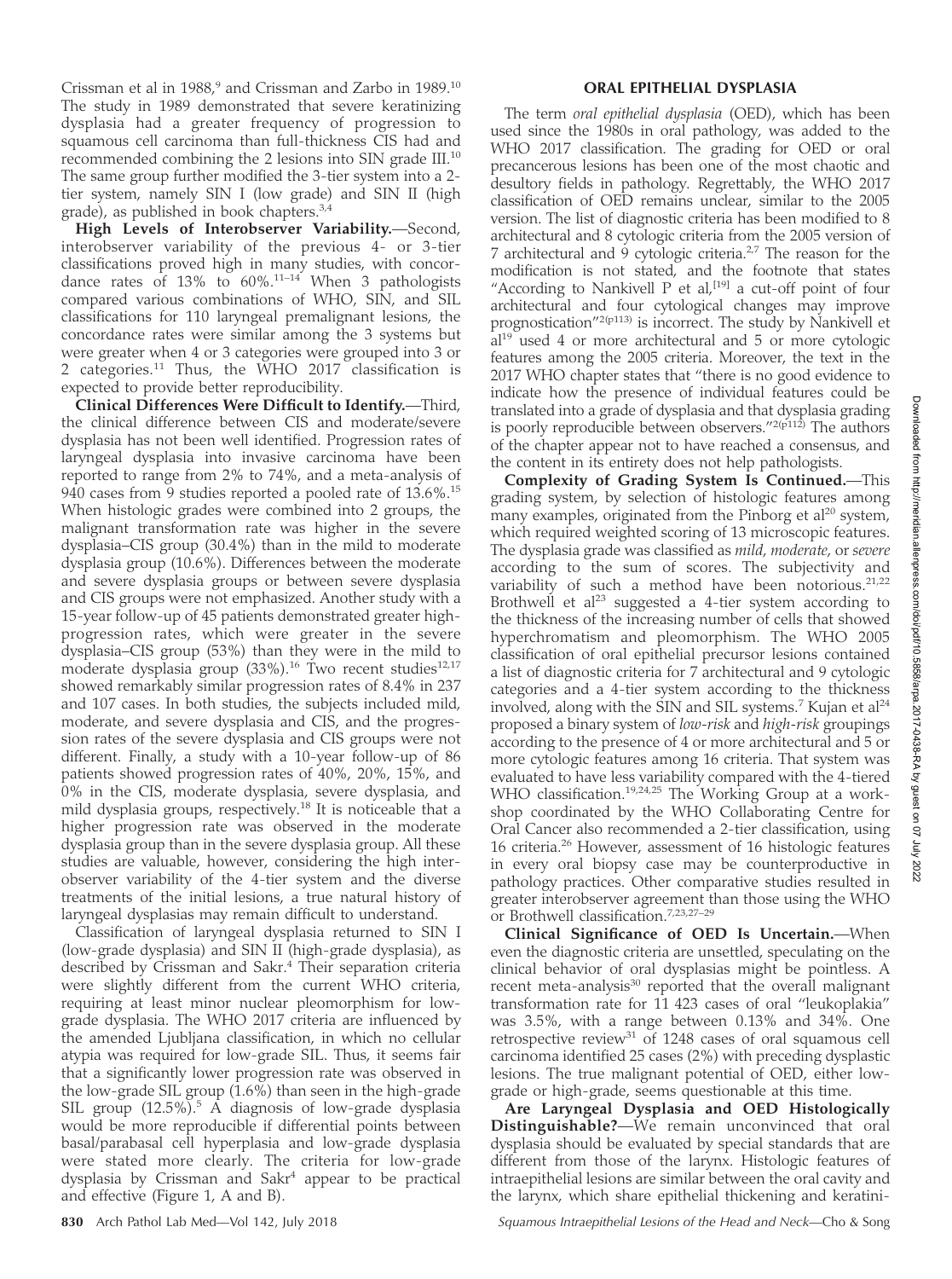

Figure 1. A, Low-grade dysplasia of the larynx showing mild cellular pleomorphism of the basal layer. B, High-grade dysplasia showing involvement of more than the lower half of the epithelium by enlarged, atypical cells with a loss of polarity (hematoxylin-eosin, original magnification <sup>3</sup>200 [A and  $B$ ]).

Figure 2. A, Low-grade dysplasia of the oral cavity showing increased basal/parabasal cells with mild cellular atypia. B, High-grade dysplasia showing the upward growth of atypical cells with occasional dyskeratosis (hematoxylin-eosin, original magnification ×200 [A and B]).

zation. Some oral intraepithelial lesions do tend to show more-noticeable rete ridge elongations than laryngeal lesions show. That feature must have been involved in the inclusion of the ''drop-shaped rete ridges'' criterion as one of the architectural criteria of OED. However, that difference alone does not rationalize using 16 criteria for OEDs. Application of the common 2-tier classification to oral, laryngeal, and other squamous intraepithelial lesions of the head and neck appears commendable for consistent evaluation of head and neck intraepithelial lesions (Figure 2, A and B).

### **SUMMARY**

In summary, the 2-tier grading system for laryngeal dysplasia, presented by WHO 2017, is expected to improve diagnostic reproducibility and an understanding of clinical implications. However, the diagnostic criteria for low-grade dysplasia do not clearly distinguish it from basal cell hyperplasia. The WHO 2017 classification for oral epithelial dysplasia remains unclear and complicated, and the variable

grading systems still make head and neck intraepithelial lesions difficult to interpret.

#### References

1. Braakhuis BJ, Tabor MP, Kummer JA, Leemans CR, Brakenhoff RH. A genetic explanation of Slaughter's concept of field cancerization: evidence and clinical implications. Cancer Res. 2003;63(8):1727–1730.

2. El-Naggar AK, Chan JKC, Grandis JR, Takata T, Slootweg PJ. WHO Classification of Head and Neck Tumours. 4th ed. Lyon, France: IARC Press; 2017. World Health Organization Classification of Tumours; vol 9.

3. Sakr WA, Gale N, Gnepp DR, Crissman JD. Squamous intraepithelial neoplasia of the upper aerodigestive tract. In: Gnepp DR, ed. Diagnostic Surgical Pathology of the Head and Neck. 2nd ed. Philadelphia, PA: Saunders/Elsevier; 2009;1–44.

4. Crissman JD, Sakr WA. Squamous neoplasia of the upper aerodigestive tract: Intraepithelial and invasive squamous cell carcinoma. In: Pilch BZ, ed. Head and Neck Surgical Pathology. Philadelphia, PA: Lippincott Williams & Wilkins; 2001;34–52.

5. Gale N, Blagus R, El-Mofty SK, et al. Evaluation of a new grading system for laryngeal squamous intraepithelial lesions—a proposed unified classification. Histopathology. 2014;65(4):456–464.

6. Resta L, Colucci GA, Troia M, Russo S, Vacca E, Pesce Delfino V. Laryngeal intraepithelial neoplasia (LIN): an analytical morphometric approach. Pathol Res Pract. 1992;188(4–5):517–523.

7. Barnes L, Eveson JW, Reichert PA, Sidransky D, eds, et al. Pathology and Genetics of Head and Neck Tumours. Lyon, France: IARC Press; 2005. World Health Organization Classification of Tumours; vol 9.